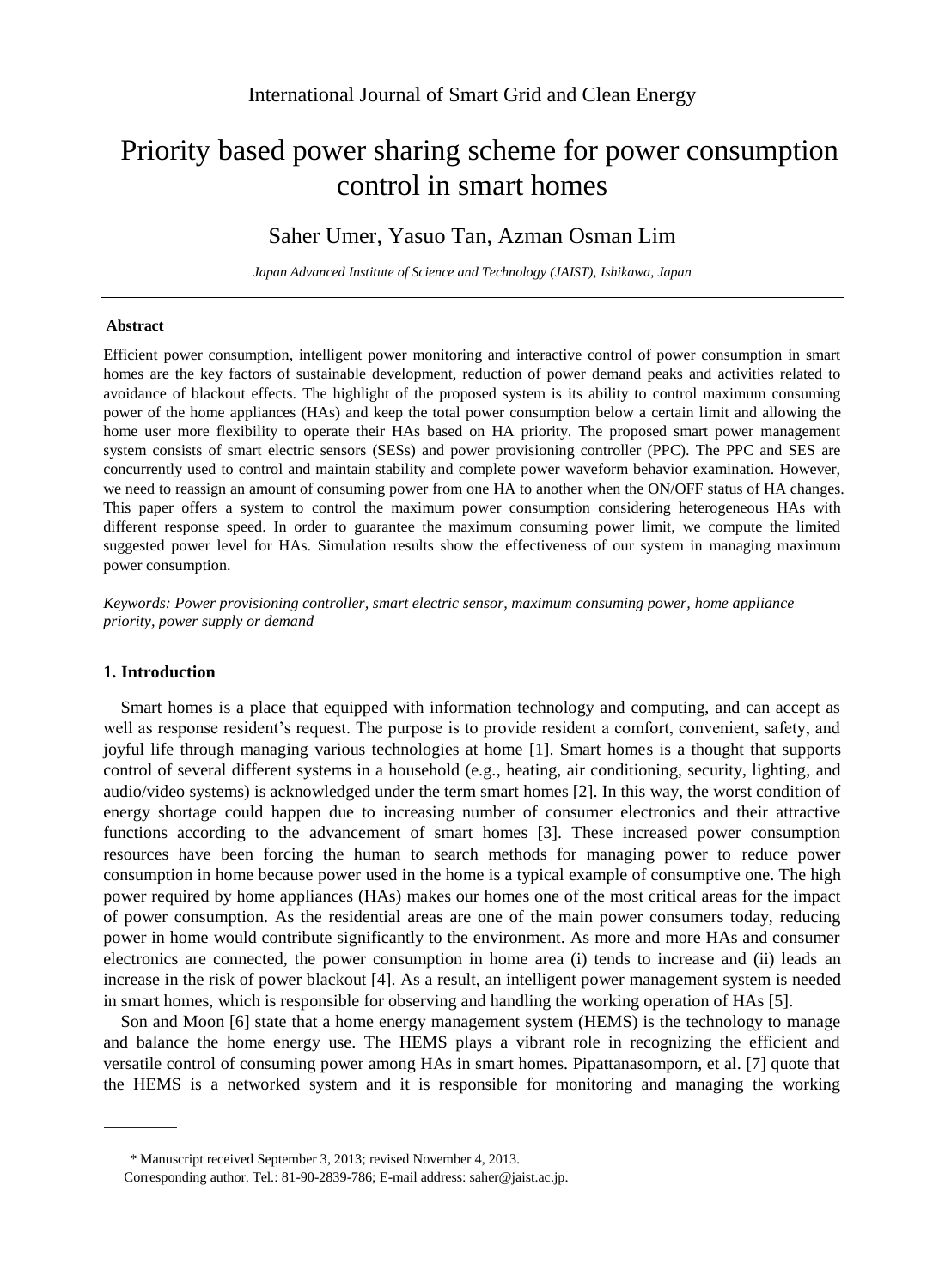operation of HAs, and helping smart homes to reduce power consumption based on the specific set of requirements. However, nowadays the HEMS is a display-type of device that contains high processing unit to monitor and control the energy management in the home environment. On the other hand, the introduction of Smart Meter (SM) technologies is incorporated into the home gateway, which is totally different from other research works, e.g., in [8]. Therefore, in this research we assume that a smart electric sensor (SES) is proposed and used. The real time monitoring and measuring of power consumption levels of HAs through SES is a key and an integral part of smart homes. In our proposed scenario of the smart power management system the HAs considered to have different priority levels.

The higher priority HAs can take more power as compare to the lower priority HAs from the available power. However the change in ON/OFF status of the HAs, we may need to reassign a part of consuming power from lower priority HAs to the higher priority HAs. In this paper, we study the power assignment scheme for the HAs so that the total power is shared among HAs. To balance the power consumed and supply of the HAs, two types of controlling schemes are required. The first is the priority rule for the HAs that controls the power flows to HAs taking into account the limitation of the HA priority. The second is the controlling of total power consumption of the HAs below the power limit. This paper focus on reducing the power consumption until the specified limit reached, that operates on a single power source. We consider grid power supply, because this is the most popular power in a current household.

The rest of this paper is organized as follows. Research background and motivation that are related to this paper summarized in Section II. In Section III and IV, we described the system model and our proposed priority based power sharing scheme, respectively. In Section V, we define the overshoot control by using the limited suggested power level. In Section VI, we describe the simulation results and discussions. Finally, we conclude our research and future works in Section VII.

#### **2. Research Background and Motivation**

Electricity as an easy to use power is one of the most generally used power all over the world. Electric power system is the basic requirement for daily life and its failure will possibly paralyze the smart homes. The severe accidents by a large scale blackout have been well documented and many struggles have been done for avoiding such a large scale blackout [9], [10], [11]. On contrary, the blackout in smart homes is also a serious problem, but very less investigation study has been done for blackout prevention for home. It causes mental stress for the home user, and makes the smart homes unstable. The future smart homes should be stable completely. For this purpose, we need to introduce smart power management system for smart homes that shows a dynamic role in attaining reduction in extreme consuming power.

In order to reduce power consumption, it is essential to know how power is consumed. Consequently, power consumption monitoring is needed. The real time checking of instantaneous consuming power of the HAs can be positively achieved by SES [12]. Secondly, it is compulsory to manage and control the HAs to apply power reduction schemes. For controlling and managing the HAs, a number of HEMS were suggested and established [13]-[14]. The previous HEMS monitors and controls the home devices, and show home energy consumption information. HEMS in [15], is clarified with its complete goals that must be satisfied by HEMS and also offer strategies for the system growth to reduce power consumption at home. In general, priority of the HAs is also an important study in HEMS [16], but transient behaviour problems are ignored in various papers. Nevertheless, the existing research works about HEMS have been realized that it is infeasibl e to be deployed for smart homes. Therefore, we introduce a novel system, called smart power management system, which comprises of two important entities; a power provisioning controller (PPC) and a smart electric sensor. The PPC is used to collect ON/OFF status from each HA and instantaneous consuming power level from SES, and to send control signal back to each HA. Communication delay and communication interval between SES and PPC are also important factors in system stability and performance criteria that we should consider as well. The existing study shows the communication between HAs, SES and PPC but the consideration of communication interval and communication delay is uniqueness of this paper. The existing research studies consider the appliance priority but complete analysis of power waveform is main contribution of this paper.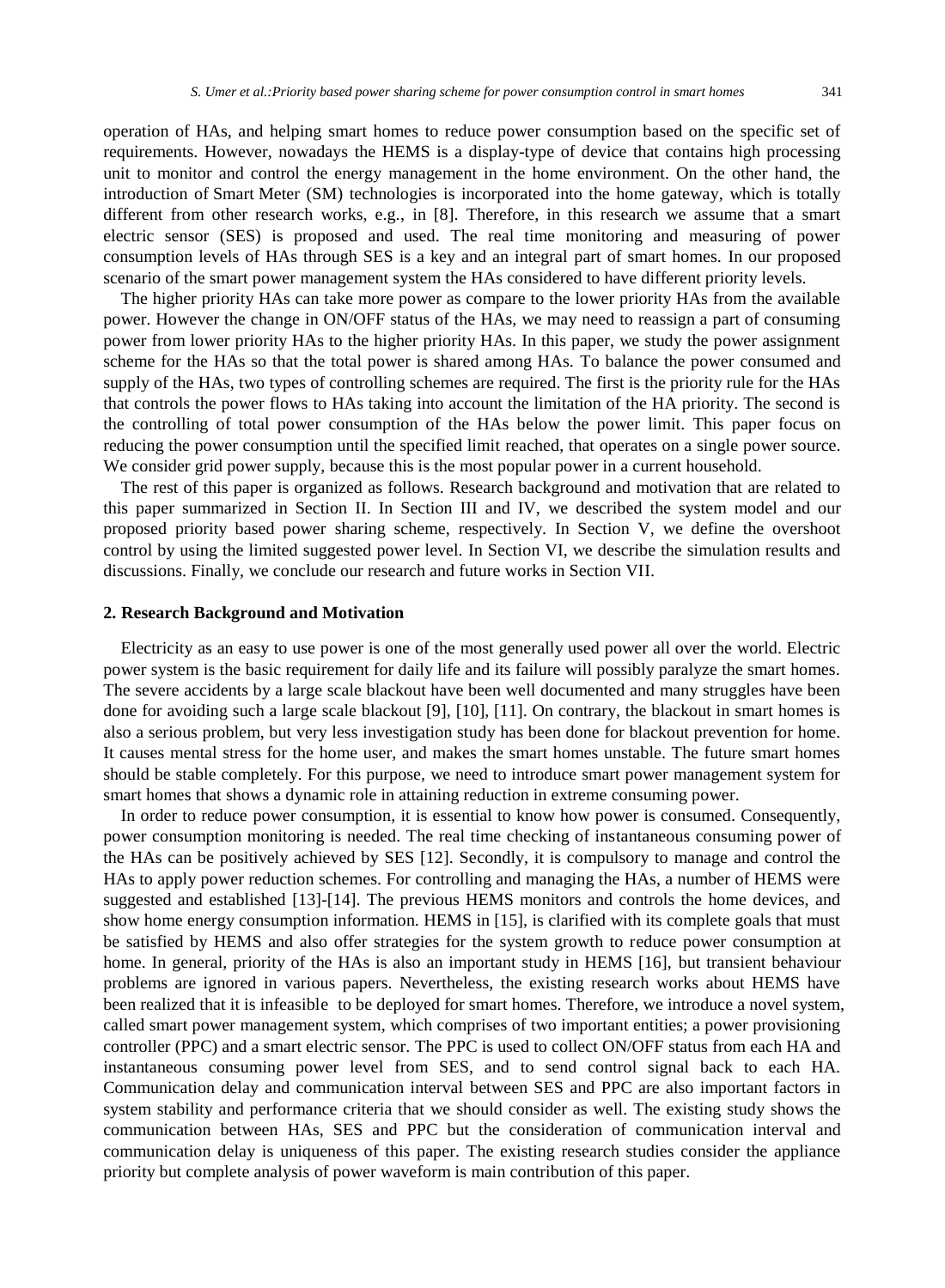#### **3. System Model**

Main breaker of the house is the breaker that the feeder wire connects to. Main breaker is designed to trip if the amperage rating exceeds the value labeled on the breaker. Main breaker is further divided into sub-breakers. Sub-breakers are used to bound feed for branch circuit in house whole area. From there, the sub-breaker connects to outlets, lighting and other loads.



Fig. 1. (a) A sustainable energy house model with source and loads (b) System model.

In this paper, we assume that the HA is a smart device, which changes its power consumption level upon receiving the *"suggested power message (SPM)"* from the PPC, that performs intelligent computing upon receiving the information from the SESs. In this paper, we also assume that the SES is connected in between the sub-breaker and any single outlet, or single home equipment. SESs are responsible for sending *"instantaneous consuming power message (ICPM)"* to PPC.

The proposed system is to implements a control algorithm for maximum power consumption of HAs based on HA priority so that total power consumption does not exceed a certain power limit. The proposed system model consists of HAs,  $m = \{HA_1, ..., HA_M\} \in M$ ,  $n = \{SES_1, ..., SES_N\} \in N$  and a PPC, where  $M = N$ . An example of such a system is illustrated in Fig. 1(b). In our proposed system model, the total available power for M HAs is denoted as  $P$ , thus remaining power  $R$  can be represented as:

$$
R(t) = P - \sum_{i=1}^{M} S_i(t) \tag{1}
$$

 $S_i(t)$  is the suggested power level sent to the HA by PPC in SPM message. The instantaneous consuming power level of ith HA at time t is given by  $D_i(t)$  which is modeled by the exponential equation:

$$
D_i(t) = (D_i(t - \tau) - S_i(t)) \cdot e^{-a_i(\tau)}(t) + S_i(t)
$$
\n(2)

The parameter  $a_i$  decides the response speed of that appliance. We additionally consider delay  $(\tau)$ which is the time from the SES sends an ICPM message to PPC till the HA receives the SPM from PPC. It consists of SES transmitting time for  $(t_{ICMP})$  and its propagation delay ICPM ( $\tau_{ICMP}$ ), processing time at PPC( $t_{PROC}$ ), PPC transmitting time of SPM ( $t_{SPM}$ ) and its propagation delay ( $\tau_{SPM}$ ).

$$
\tau = t_{ICMP} + \tau_{ICMP} + t_{PROC} + t_{SPM} + \tau_{SPM}
$$
\n
$$
\tag{3}
$$

The function of PPC is to collect ON/OFF status from each HA and instantaneous consuming power from SES. After gathering information, using with HA priority, PPC computes the suggested power level for each HA. Upon receiving a SPM message from PPC, each HA behaves according to suggested power level. Our system works with message exchanges between HAs, SES and PPC. For this purpose, we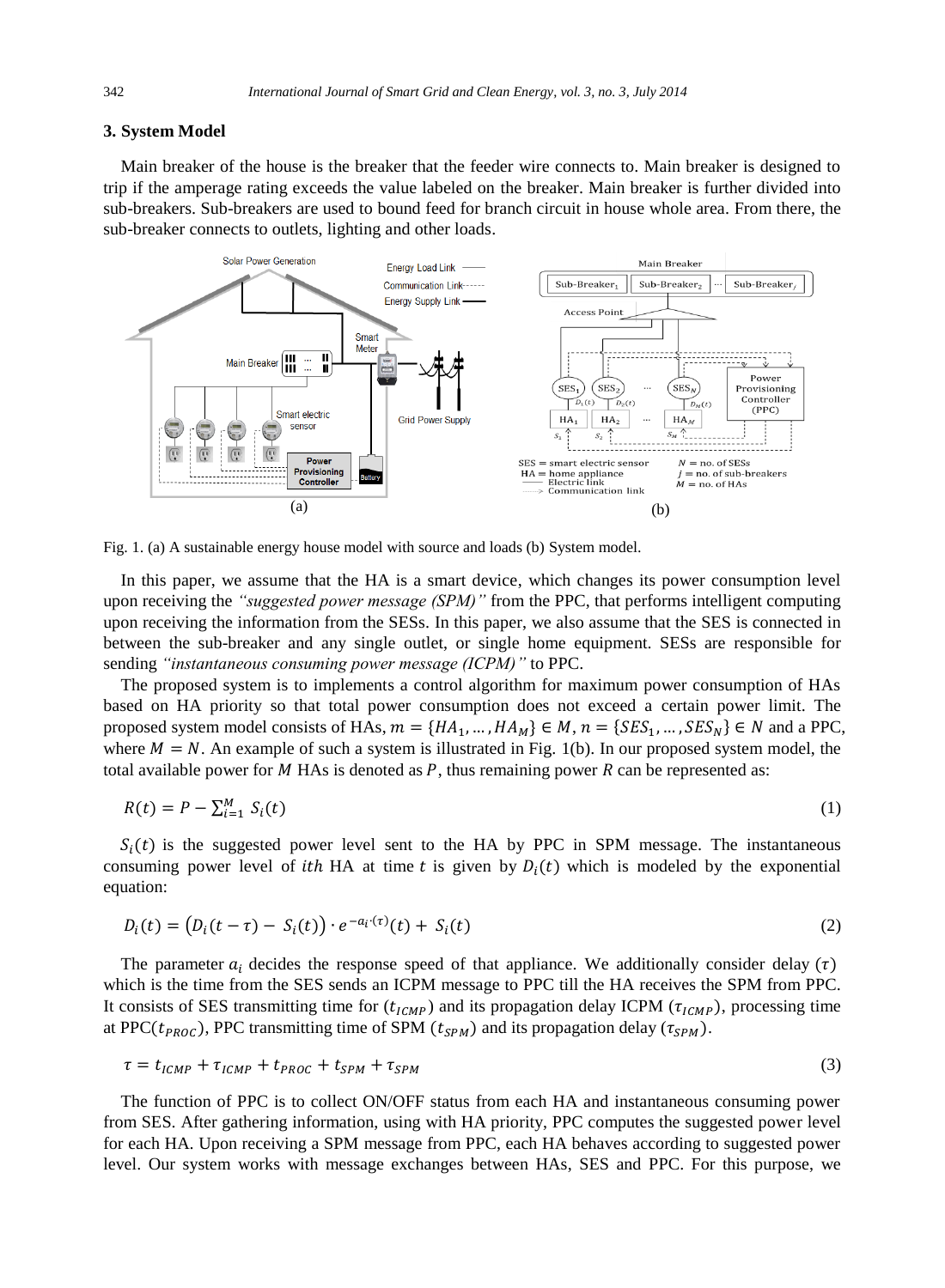define an interval MI (Monitoring Interval) of sequential communications between HAs, SESs and PPC.

In Fig. 2(b), an interval starting at t and ending at  $t+1$  is called the monitoring interval  $(MI)$ . The interval starts by the PPC sending a synchronization message  $(t_{SYNC})$  to SESs then the message exchange between HAs, PPC and SES as mentioned above. We also assume that the maximum consuming power level  $D_i^{max}$  for each HA, given priority of each HA and system parameter  $a_i$  would be specified with positive values in our proposed system. In general, the proposed system is a novel smart power management system that intelligently manages power flows among HAs based on their priorities. If a home user wants to use a HA (i.e., switches on the HA), the HA will send a *"power request message"* to PPC. Then PPC suggests the power level for the HA. If PPC assigns power equal to the maximum consuming power level of the HA then HA is said to be *"satisfied"* completely.



Fig. 2. Message procedures (a) operation (b) exchange.

#### **4. Priority Based Power Sharing Scheme**

The center notion of our proposed system is priority of a HA. HAs priority is used to share total available power among all active (attached) HAs. This is because some of HAs is more important than the others in home. To satisfy this significant criterion, a priority is given to each HA. At first, the system will choose the higher priority HAs and suggests higher satisfaction power level for them as compared to lower priority HAs. To calculate suggested power level for each HA, we propose a priority based power sharing (PBPS) scheme, which allows the home user to operate their HAs according to HA priority. Initially, a home user assigns given priority  $G_{pri}$ , for each HA. In our proposed scheme, we use two other types of priorities; calculated priority  $(C_{nri} )$  and normalized priority  $(N_{nri} )$ . The first  $(C_{nri} )$  changes with each iteration according to the ON/OFF status and HA satisfaction power level based on its maximum consuming power level,  $(D_i^{max})$ , it can be represented as:

$$
C_{pri_i}(t) = \begin{cases} 0, & \text{if } S_i(t) = D_i^{max} \\ G_{pri_i}, & \text{if } S_i(t) < D_i^{max} \end{cases} \tag{4}
$$

The second priority is called, normalized priority  $(N_{\text{pri}})$  which can be calculated as:

$$
N_{pri_i}(t) = \frac{c_{pri_i}(t)}{\sum_{i=1}^{M} c_{pri_i}(t)}
$$
(5)

If  $\sum_{i=1}^{M} C_{pri_i}(t) = 0$ , states either all HAs are OFF or have been completely satisfied with their maximum consuming power level. If  $\sum_{i=1}^{M} C_{pri_i}(t) > 0$ , then some HAs are still not completely satisfied and PPC will keep tuning the suggested power level,  $S_i(t)$  as:

$$
S_i(t) = \begin{cases} D_i^{max}, & \text{if } R(t) \cdot N_{pri_i}(t) + S_i(t) \ge D_i^{max} \\ R(t) \cdot N_{pri_i}(t) + S_i(t), & \text{if } R(t) \cdot N_{pri_i}(t) + S_i(t) < D_i^{max} \end{cases} \tag{6}
$$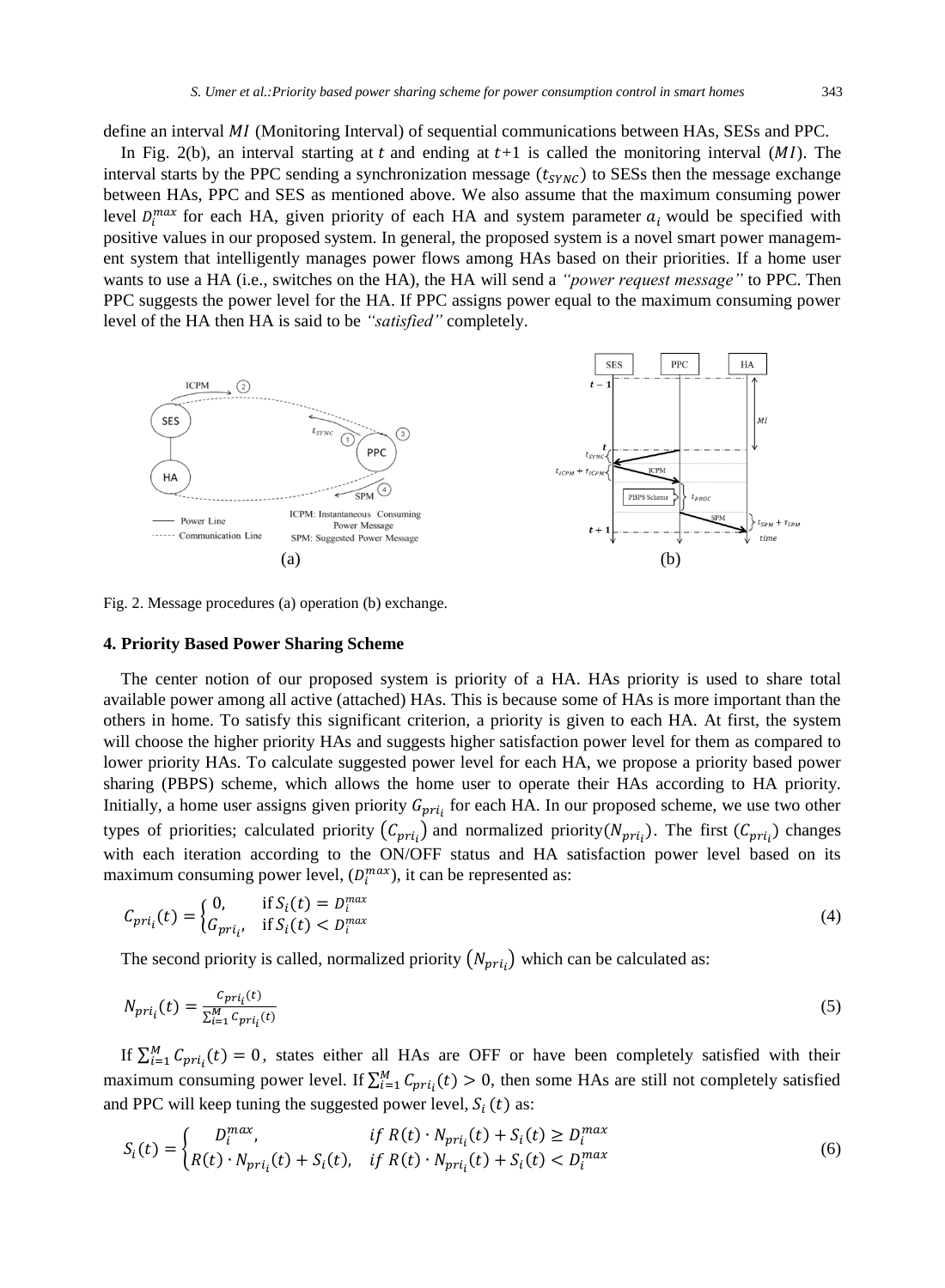The initial value of the suggested power level  $S_i(0)$  is assumed zero. The initial value of remaining power  $R(0)$  can be deduced from Eq. (1) which would be equal to the total available power P. In each iteration, the tuned suggested power level is refined and PPC re-compute the calculated priority, the normalized priority and remaining power. If  $R(t) = 0$ , states that there is no more power to distribute among HAs and some HAs cannot be totally shared. In this situation HA will receive this final suggested power level. If  $R(t) > 0$  and  $\sum_{i=1}^{M} C_{pri_i}(t) > 0$ , the PPC need to keep tuning  $S_i(t)$  until  $R(t) = 0$ or  $\sum_{i=1}^{M} C_{pri_i}(t) = 0$ , and send last  $S_i(t)$  to the HAs.

### **5. PBPS Scheme with Overshoot Control**

In order to solve the overshoot problem observed with PBPS scheme, we propose a maximum consuming power control that is designed to guarantee the total power consumption below the specified limit. The  $D_i(t)$  will be modified as:

$$
D_i(t) = (D_i(t - \tau) - Ls_i(t)) \cdot e^{-a_i(\tau)}(t) + Ls_i(t)
$$
\n(7)

In this algorithm, the suggested power level defined in the previous section  $(S_i(t))$  is considered as initial suggested power level, while the limited suggested power level for each interval  $(Ls_i(t))$  can be calculated as in Fig. 3. Where,  $ER(t)$  (estimated remaining power) is calculated as:

$$
ER(t) = \sum_{i=1}^{M} \max \{ D_i(t-\tau), Ls_i(t-1) \}
$$
\n(8)

PPC has to guess remaining power level based on the  $D_i(t-\tau)$  and  $Ls_i(t-1)$  by taking their maximum. For sake of the robustness of our proposed system and ability to maintain the maximum power level, we use the estimated remaining power. The proposed modifications to control overshoot depend on three inputs: the suggested power level  $(S<sub>i</sub>(t))$  from the previously proposed PBPS scheme, the limited suggested power level from previous interval  $Ls_i(t-1)$  together with the  $D_i(t-\tau)$  from SES.



Fig.3. Calculation of limited suggested power  $Ls_i$ .

Considering the case, new suggested power level is more than or equal to the old limited suggested power level. This situation reveals that the HA should increase power in the next interval, depending on the estimated remaining power level available. The PPC will set limited suggested power level as suggested power level. If the amount of increase is more than the estimated power level, PPC gives all the estimated remaining power to this HA and there would be no more power for the remaining HAs.

The case, when the new suggested power is less than the old limited suggested power level, means that the HA should decrease power in the next interval. In this case, PPC sets the limited suggested power level as suggested power level. The released power will not be used in this interval to provide the safety margin to avoid overshoot.

### **6. Simulation Results and Discussions**

The objective of the simulation is to verify the system behavior and try to show that the power sharing criteria based on HA priority. For simulation scenario of our proposed system, we consider three HAs attached with three SESs. Throughout our simulation, both the delay time  $(\tau)$  and synchronization time  $(t_{\text{SYNC}})$  are assumed to be 0.02 seconds. The maximum consuming power levels for all three HAs are same as  $D_i^{max} = 7A$  and total power available for all HAs is  $P = 15A$ . It is obvious that, the total power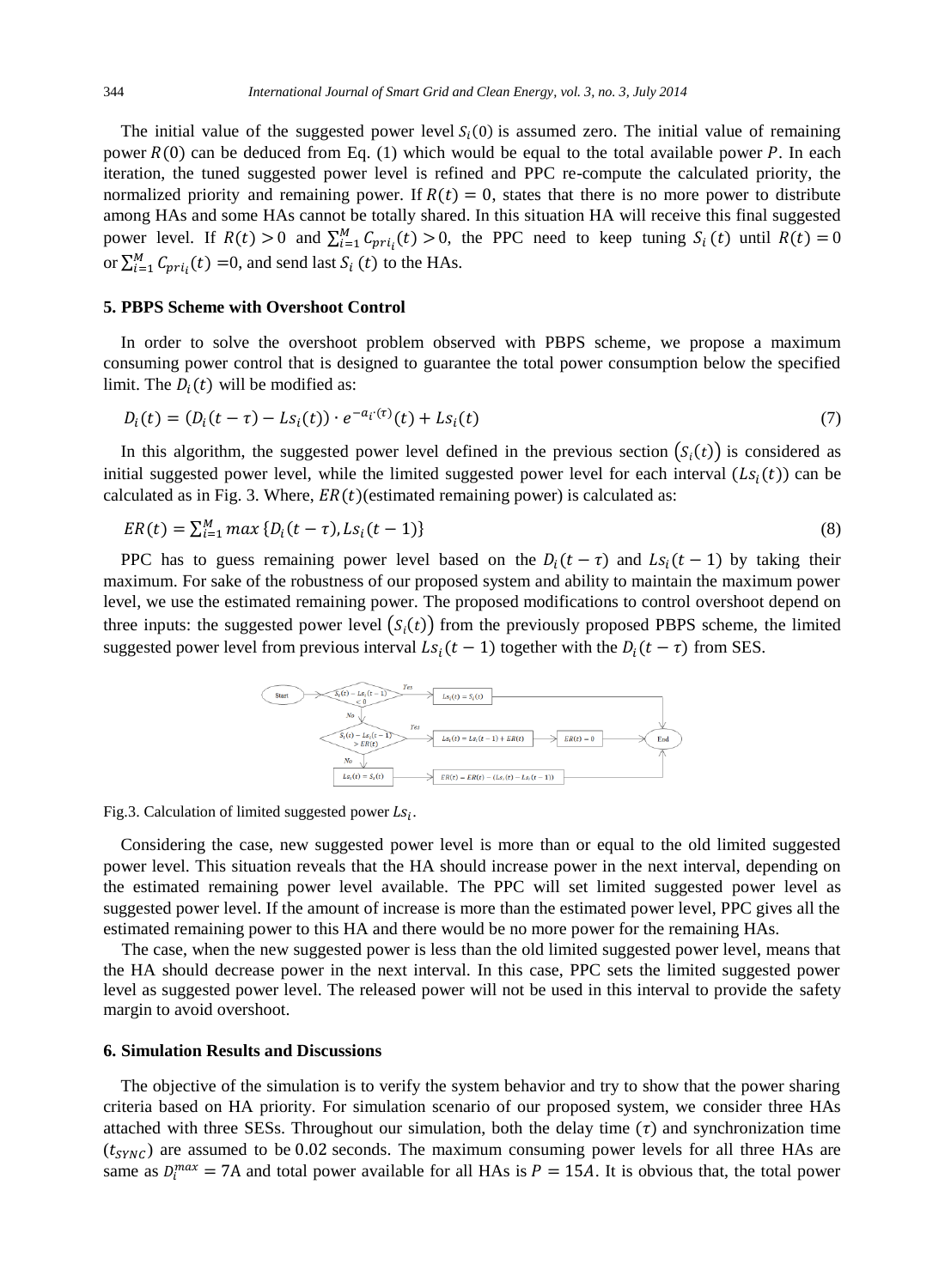available for all HAs is not enough for three HAs to reach their maximum consuming power level at the same time. In Fig. 4(a), we can notice that all three HAs have same value of  $a_i$ ,  $D_i^{max}$  and given priority  $G_{prii}$ . We observe that all three HAs shared the available power equally. However, in Fig. 4(b), we consider the situation when  $G_{\text{pri}}$  is different for each HA. In this scenario, we observe that the HA with high priority takes more power from the available power (i.e., PPC satisfied the HA more).



Fig. 4. Power consumption behavior of HAs with  $a_i = 7$  (a) same priority for HAs  $G_{pri_i} = 5$  (same turn ON time) (b) different priority for HAs are  $G_{\text{pri}_1} = 1$ ,  $G_{\text{pri}_2} = 3$  and  $G_{\text{pri}_3} = 7$  respectively (same turn ON time) (c) different priority for HAs are  $G_{pri_1} = 1$ ,  $G_{pri_2} = 3$  and  $G_{pri_3} = 7$ , respectively, with turn ON time of all three HAs are: HA<sub>1</sub> is  $t = 0$ , HA<sub>2</sub> is  $t = 2$  and HA<sub>3</sub> is  $t = 4$ .

Next, we investigate the effect of the turning ON time of the HAs to the total available power sharing as depicted in Fig.  $4(c)$ ,  $5(a)$  and  $5(b)$ . In Fig.  $4(c)$ , before turning ON the higher priority HA, the already running lower priority HAs are assigned and reached high power level; the remaining power will be unsatisfactory for the newly turned ON high priority HA. In this case, PPC suggests the lower priority HAs to release some power for the high priority HA to reach better satisfaction level. We can notice that if the response speed for each HA is same, we can keep the maximum power limit. However, if the response speeds are different, the proposed PBPS scheme cannot guarantee maximum power limitation. At time  $t = 4s$  overshoot is visible. Since the rate of change of instantaneous consuming power level of a HA which is turned ON later is faster than the rate of change of instantaneous consuming power level of a HA which is losing power for the higher priority HA, we have overshoot (as shown in Fig.  $5(a)$ ).

On the contrary, if the rate of change of instantaneous consuming power level of a HA which is turned ON later is slower than the rate of change of instantaneous consuming power level that is losing power, no overshoot is experienced (as shown in Fig. 5(b)).



Fig. 5. Power consumption behavior of HAs (a) with  $a_1 = 1$ ,  $a_2 = 3$ ,  $a_3 = 10$  with different priorities for HAs are  $G_{pri_1} = 1$ ,  $G_{pri_2} = 3$ ,  $G_{pri_3} = 7$ , respectively, and turn ON time of all HAs are,  $HA_1$  and  $HA_2$  is  $t = 0$  and  $HA_3$  is  $t = 4$  (b) with  $a_1 = 10$ ,  $a_2 = 3$ ,  $a_3 = 1$  with different priorities for HAs are  $G_{pri_1} = 1$ ,  $G_{pri_2} = 3$ ,  $G_{pri_3} = 7$ , respectively, and turn ON time of all HAs are,  $HA_1$  is  $t = 0$  and  $HA_2$  and  $HA_3$  is  $t = 4$  (c) with  $a_1 = 1$ ,  $a_2 = 3$ ,  $a_3 = 10$  with different priorities for HAs are  $G_{\text{pri}_1} = 1$ ,  $G_{\text{pri}_2} = 3$ ,  $G_{\text{pri}_3} = 7$ , respectively and turn ON time of HA<sub>1</sub>,  $HA_2$  is  $t = 0$  and  $HA_3$  is  $t = 4$ .

As we can see from the simulations, we cannot guarantee maximum power limitation with PBPS scheme. So, we introduce the concept of limiting the reassignment of remaining power by proposing